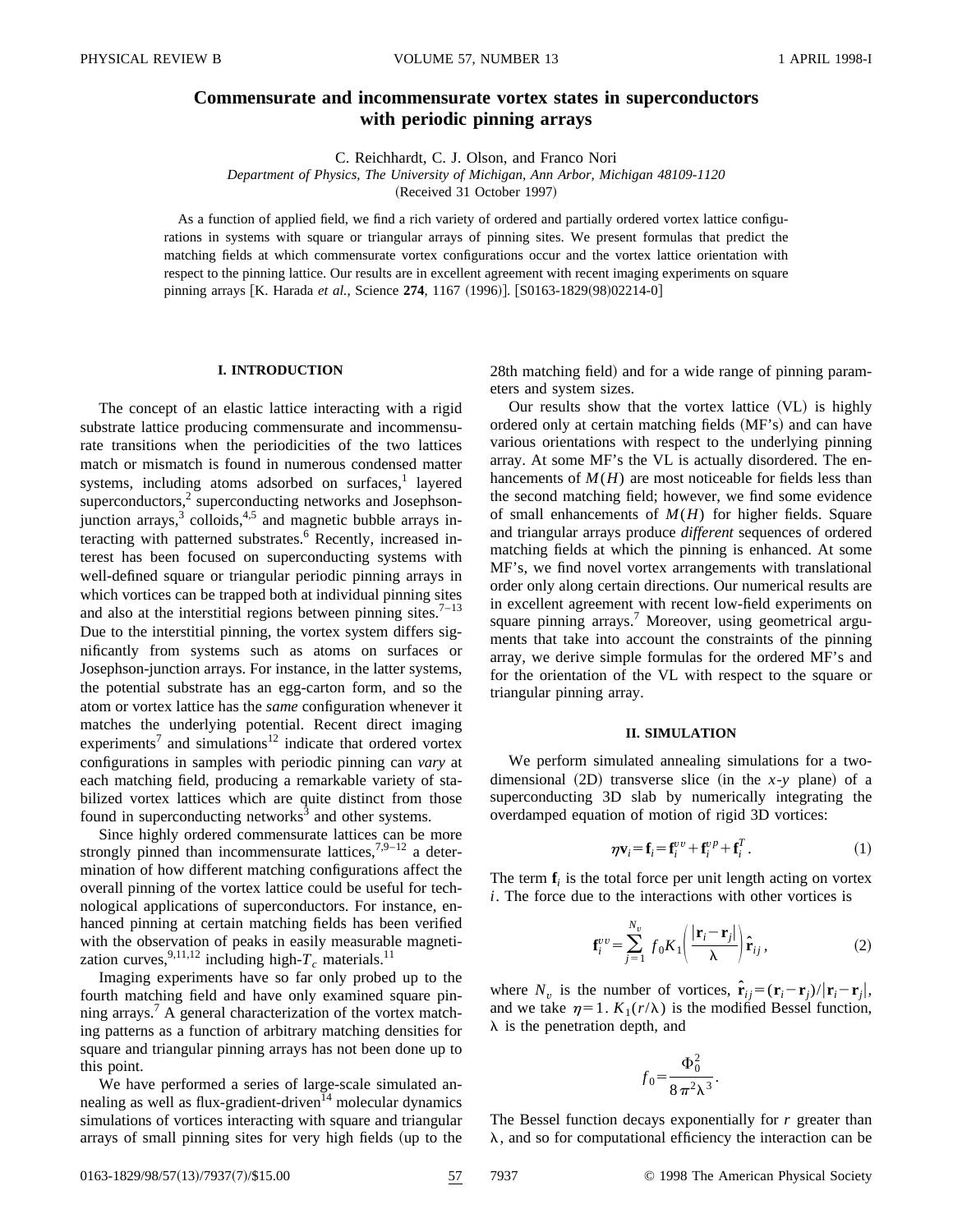

FIG. 1. Vortex ground states obtained from simulated annealing for a square pinning array with  $B=0.17 \Phi_0 / \lambda^2$ ,  $r_p=0.35\lambda$ , and  $f_p / f_0 = 0.625$  showing a  $12\lambda \times 12\lambda$  subset of a  $36\lambda \times 36\lambda$ sample. The flux density is  $B/B_{\phi} = 1$  in (a), 2 (b), 3 (c), 4 (d), 5  $(e)$ , 6  $(f)$ , 7  $(g)$ , 8  $(h)$ , and 9  $(i)$ .

safely cut off at  $6\lambda$ . In thin-film superconductors the longrange vortex-vortex interaction decays as 1/*r* unlike in 3D bulk superconductors; however, the excellent agreement between our results and experiments in thin  $\text{films}^7$  indicates that our results are valid for both slabs and thin films and are general enough to be applicable to other systems with repulsive particles on a periodic substrate  $(e.g.,$  colloids). The pinning force is

$$
\mathbf{f}_{i}^{vp} = \sum_{k=1}^{N_p} \left( \frac{f_p}{r_p} \right) |\mathbf{r}_i - \mathbf{r}_k^{(p)}| \Theta \left( \frac{r_p - |\mathbf{r}_i - \mathbf{r}_k^{(p)}|}{\lambda} \right) \hat{\mathbf{r}}_{ik}^{(p)}, \quad (3)
$$

where  $\Theta$  is the Heaviside step function,  $f_p$  is the maximum pinning force,  $N_p$  is the number of pinning sites, and  $\hat{\mathbf{r}}_{ik}^{(p)} = (\mathbf{r}_i - \mathbf{r}_k^{(p)})/|\mathbf{r}_i - \mathbf{r}_k^{(p)}|$ . Temperature is added as a stochastic term with properties

$$
\langle f_i^T(t) \rangle = 0 \tag{4}
$$

and

$$
\langle f_i^T(t)f_j^T(t')\rangle = 2\eta k_B T \delta_{ij} \delta(t - t'). \tag{5}
$$

To find the vortex ground state, we gradually cool a fixed number of randomly moving vortices from a high temperature to  $T=0$ , simulating the field-cooled experiments of Ref. 7. To examine vortex mobility and features in the magnetization curves as a function of applied field *H*, we use fluxgradient-driven simulations in which only the central 2/3 of the sample contains pinning sites. In this case, vortex lines are slowly added to the unpinned region and force their way into the pinned region (the actual sample). Although the vortex system in flux-driven simulations is in a nonequilibrium state, almost all of the vortex states found by simulated annealing also appear in the flux-driven case in parts of the sample.

We measure all lengths in units of  $\lambda$  and fields in  $\Phi_0 / \lambda^2$ , and consider systems from  $36\lambda \times 36\lambda$  up to  $72\lambda \times 72\lambda$  in size. The pinning is placed in square or triangular arrays at densities between  $n_p=0.072/\lambda^2$  and  $0.81/\lambda^2$ . The pinning radius is fixed at  $r_p = 0.35\lambda$ . Pinning sites this size and smaller trap only *one* vortex per pinning site, which is similar to the experimental situation in Ref. 7. We consider pinning forces  $f_p$  varying from 0.2 $f_0$  to  $f_0$  and examine the VL ordering up to the 28th MF.

# **III. VORTEX LATTICE GROUND STATES: SQUARE CASE**

## **A. Patterns experimentally observed**

In Fig. 1 we show a series of VL orderings after annealing from our simulations for a square pinning array with  $B=0.17\Phi_0/\lambda^2$  for each integer MF up to the ninth MF. In  $(a)$ , at the first MF, all the vortices are trapped at the pinning sites so that the overall  $VL$  is square. At the second  $MF (b)$ the interstitial vortices occupy the regions in between the pinning sites, and so the overall VL is square but rotated 45°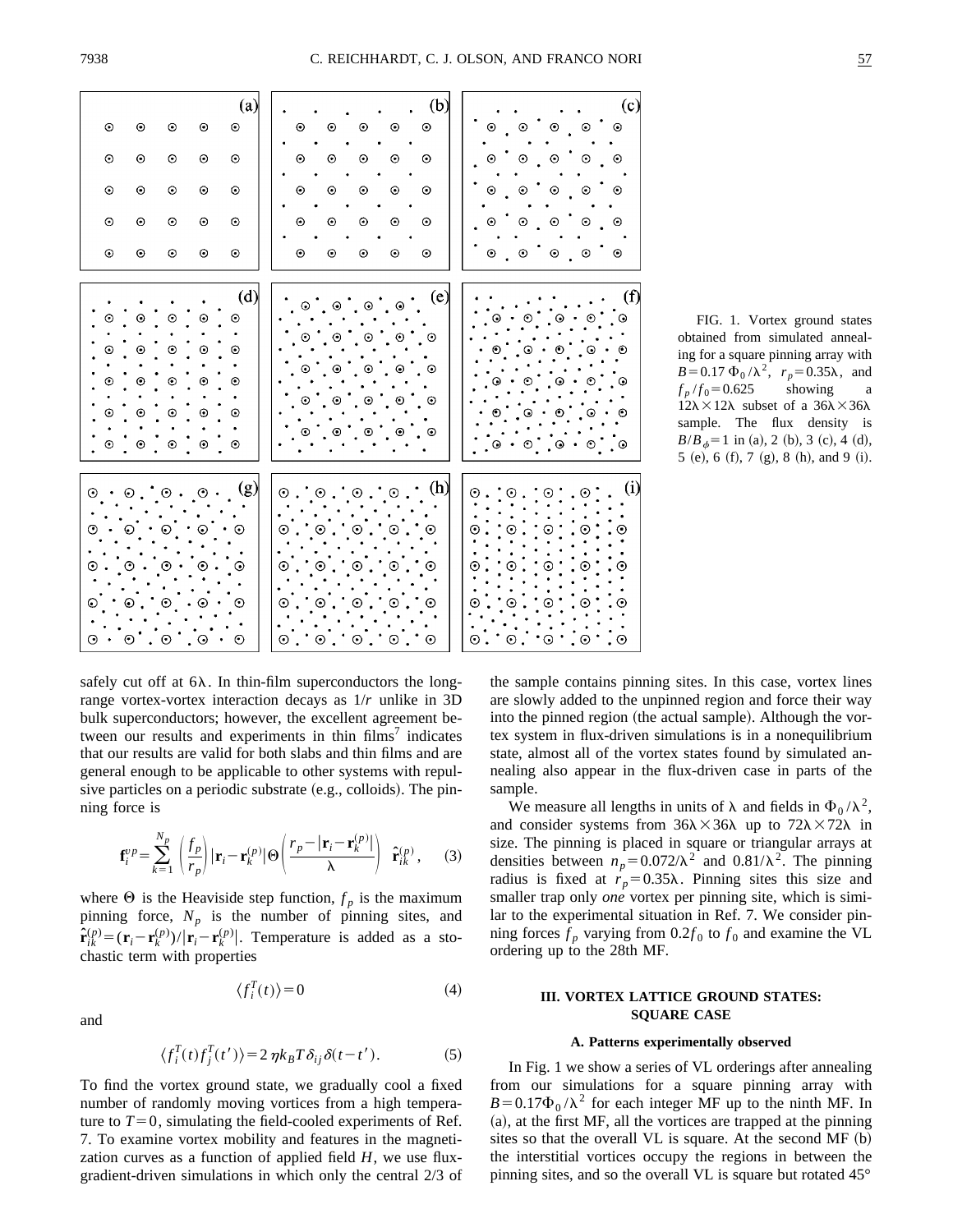

FIG. 2. Vortex ground states obtained from simulated annealing for a triangular pinning array with  $B=0.17\Phi_0/\lambda^2$ ,  $r_p=0.35\lambda$ , and  $f_p/f_0 = 0.625$  for a  $12\lambda \times 12\lambda$ subset of a  $36\lambda \times 36\lambda$  sample. The flux density is  $B/B_{\phi}=1$  in (a), 2  $(b), 3$   $(c), 4$   $(d), 5$   $(e), 6$   $(f), 7$   $(g),$  $8$  (h), and 9 (i).

with respect to the pinning array. At the third  $MF (c)$ , the VL is still highly ordered, with pairs of interstitial vortices alternating in position. In  $(d)$ , at the fourth MF, a VL with triangular ordering is observed. These structures for the first four MF's correspond exactly to those found in direct imaging experiments.<sup>7</sup> We also observe ordered VL's at the sub-MF's  $(B/B<sub>6</sub>=1/4$  and 1/2, where  $B<sub>6</sub>$  is the vortex density at the first MF) and partially ordered VL's at fractional MF's  $(B/B<sub>6</sub>=3/2$  and  $B/B<sub>6</sub>=5/2$ ) in agreement with experiment.<sup>7</sup> We find that the general features of the observed VL configurations up to the fourth matching field are robust for a wide range of parameters with  $0.2 f_0 \leq f_p \leq f_0$  and also for  $0.072\Phi_0/\lambda^2 \leq B_\phi \leq 0.81\Phi_0/\lambda^2$ , for system sizes up to  $72\lambda \times 72\lambda$ .

#### **B. Patterns not yet experimentally observed**

In Figs.  $1(e)$ – $1(i)$  we show vortex configurations from our simulations that have not yet been observed experimentally. In  $(e)$ , at the fifth MF, the overall VL is again square and rotated  $27^{\circ}$  with respect to the pinning lattice. In (f) a very unusual VL is observed; although the VL is neither square nor triangular, some ordering is still visible. Along the  $(-1,1)$  direction the vortices are spaced periodically while in other directions apparently periodic distortions can be clearly seen. At the seventh MF, in  $(g)$ , the VL is disordered. In  $(h)$ , at the eighth MF, the VL is nearly triangular. In  $(i)$ , at the ninth MF, a distorted square VL with two different orientations appears, separated by a twin boundary in the middle of the figure. For similar systems with lower pin density we have studied up to the 28th MF. We see the same VL's already described as well as ordered VL's at the 12th and 15th MF's, while the vortex configurations at the other MF's have no particular ordering. For  $B/B_{\phi} > 15$ , at high MF's with no overall lattice order, the VL contains ordered domains separated by grain boundaries of defects similar to those observed in Ref. 8.

Due to numerical constraints, we could only look at pinning densities up to  $n_p = 0.35/\lambda^2$  for  $5 < B/B$ <sub>*b*</sub> $\le 12$  and  $n_p = 0.072/\lambda^2$  for matching fields  $12 \leq B/B$ <sub> $\phi \leq 28$ . The vortex</sub> patterns observed here are robust for system sizes up to  $72\lambda \times 72\lambda$ . The fact that the same patterns appear for different-sized systems indicates that the patterns arise due to commensurability with the pinning lattice rather than commensurability with the periodic boundary conditions. We should point out that since we cannot do infinite-size systems, we cannot conclusively rule out finite-size effects on the vortex patterns observed. Also, in an experimental sample, edges and line or planar defects might distort an otherwise periodic VL and create ordered domains that do not extend over the entire sample.

# **IV. VORTEX LATTICE GROUND STATES: TRIANGULAR CASE**

In Fig. 2 we show VL configurations up to the ninth MF for a system with the same parameters as in Fig. 1 but with a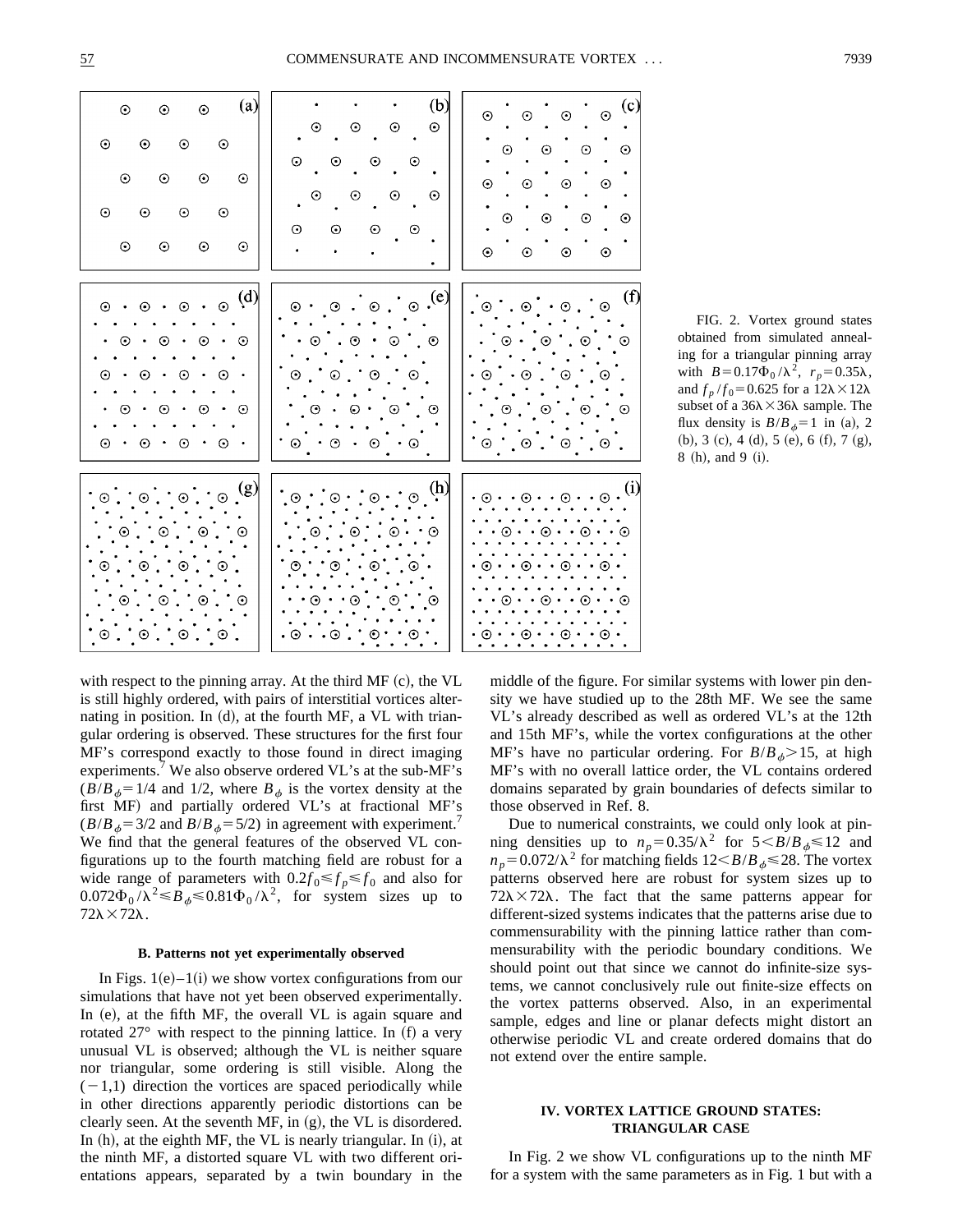triangular array of pins. In  $(a)$  at the first MF, all the vortices are pinned in a triangular lattice. In (b) a honeycomb VL forms, with some defects present. Ordered triangular VL's are seen at the third  $(c)$  and fourth  $(d)$  MF's with the VL rotated 30° and 0°, respectively, in relation to the pinning array. No clear ordering is seen at the fifth  $(e)$ , sixth  $(f)$ , and eighth (h) MF's. A triangular VL rotated  $18^\circ$  with respect to the pinning array is seen at the seventh  $(g)$  MF. In  $(i)$  at the ninth MF the VL is triangular and not rotated with respect to the pinning array. As in the samples with square pinning, we observe ordered VL's at certain sub-MF's but the VL is disordered at other non-MF's. The matching vortex configurations are very robust for all the parameters we have investigated, except for the honeycomb VL which disappears for weak pinning,  $f_p < 0.3 f_0$ . For different samples  $(n_p=0.072/\lambda^2, f_p=0.625f_0)$  we have studied up to the 28th MF, and find ordered triangular VL's at the MF's of order 12, 13, 16, 19, 21, 25, and 28. The vortex patterns observed for the triangular pinning array are robust for a similar set of parameters as the square pinning array discussed in the previous section.

### **V. MATCHING CONDITIONS**

To derive formulas for the fields at which VL's will be ordered, for a triangular array of pins, first take a matching field *N* and consider any two pinning sites along a symmetry axis that have *N* vortices between them. Now find a third pinning site that forms a 60° angle with the original two pinning sites, so that all three vertices form an equilateral triangle. The distances between the third site and each of the other two are integer multiples of the pinning lattice constant *a* where

$$
a = 1.075 \sqrt{\frac{\Phi_0}{B_\phi}}.\tag{6}
$$

We label these integers *n* and *m*. The distance between vortices  $a_N$  at a field *B* is

$$
a_N = 1.075 \sqrt{\frac{\Phi_0}{B}}.\t(7)
$$

By using the law of cosines the distances must obey

$$
(Na_N)^2 = (ma)^2 + (na)^2 + 2mna^2\cos(60^\circ). \tag{8}
$$

At the MF's,  $B = NB_{\phi}$ , so that  $a_N = a/\sqrt{N}$ . Substituting this into Eq.  $(8)$  gives

$$
N = m^2 + n^2 + nm.
$$
 (9)

This equality predicts that for a triangular array of pins, an ordered VL will form at values  $N=1, 3, 4, 7$ , and 9, exactly as seen in our simulations in Figs.  $2(a)-2(i)$ . Equation (9) also predicts the higher MF's  $(N=12, 13, 16, 19, 21, 25,$  and 28) that we have observed numerically. The honeycomb VL seen in Fig.  $2(b)$  is not predicted by Eq.  $(9)$  because Eq.  $(9)$ only predicts when triangular  $VL$ 's occur. From Eq.  $(1)$  we find that the angle the VL makes with respect to the pinning array is

$$
\theta = \arctan\left(\frac{\sqrt{3}m/2}{n+1/2}\right). \tag{10}
$$

This equation indicates that for

$$
B = n^2 B_{\phi},\tag{11}
$$

when  $m=0$ , the VL is not rotated with respect to the array of pins. This is observed for  $N=1$ , 4, and 9 [shown in Figs.  $2(a)$ ,  $2(d)$ , and  $2(i)$ ], as well as for  $N=16$  and 25. For MF's  $N=3$ , where  $n=1$ ,  $m=1$ , and  $N=7$ , where  $n=1$ ,  $m=2$ , Eq. (9) gives  $\theta$ =30° and 19.11°, respectively, in agreement with the VL's shown in Figs. 2(c) and 2(g). We have found that Eq.  $(10)$  is valid at least up to the 28th MF studied in our simulations.

We can derive similar conditions for the square pinning array, predicting that ordered VL's appear at the *N*th MF when

$$
N = m^2 + n^2. \tag{12}
$$

This equation predicts square VLs for  $N=1, 2, 4, 5, 8$ , and 9. Indeed, ordered VL's are seen at these fields (see Fig. 1). However, only  $N=1, 2$ , and 5 are square in the simulation. Moreover, the angle of the VL with respect to the array of pins is in principle expected to be

$$
\theta = \arctan\left(\frac{m}{n}\right). \tag{13}
$$

These matching conditions do not always predict the right VL ordering observed in simulations. For instance, the VL's seen at higher fields *N*>9 have triangular or distorted square rather than square ordering. These equations fail when the VL tendency to remain triangular dominates the tendency of the pin array to force a square ordering on the VL. This is particularly clear for higher fields,  $N>9$ , when the many interstitial vortices are free to minimize their energy by forming triangular lattices. Equation  $(9)$  for the triangular array of pins does not have this limitation because *both* the sample and the VL favor a triangular order.

As we have seen from the simulations, the vortex lattice is ordered at the matching fields where the commensurability conditions outlined above are met and generally disordered where they are not. Several low matching fields where these conditions are not met still produce ordered or partially ordered lattices such as the honeycomb lattice at the second matching field for the triangular pinning lattice and the alternating interstitial lattice at the third field for the square array. This ordering at fields not met by our commensurability conditions may occur due to the pinning being more dominant at lower fields so that ordering can be imposed on the interstitial vortices. For higher fields the vortex configuration for fields where commensurability conditions are not met is disordered or partially disordered. At higher fields  $B > 6B<sub>6</sub>$  the vortex-vortex interactions dominate. Here a triangular vortex lattice is always preferred, and so any alternate ordering imposed by the pinning does not occur.

# **VI. TOPOLOGICAL ORDER AND MAGNETIZATION**

In order to relate the MF configurations to vortex mobility as well as to experimentally measurable bulk quantities we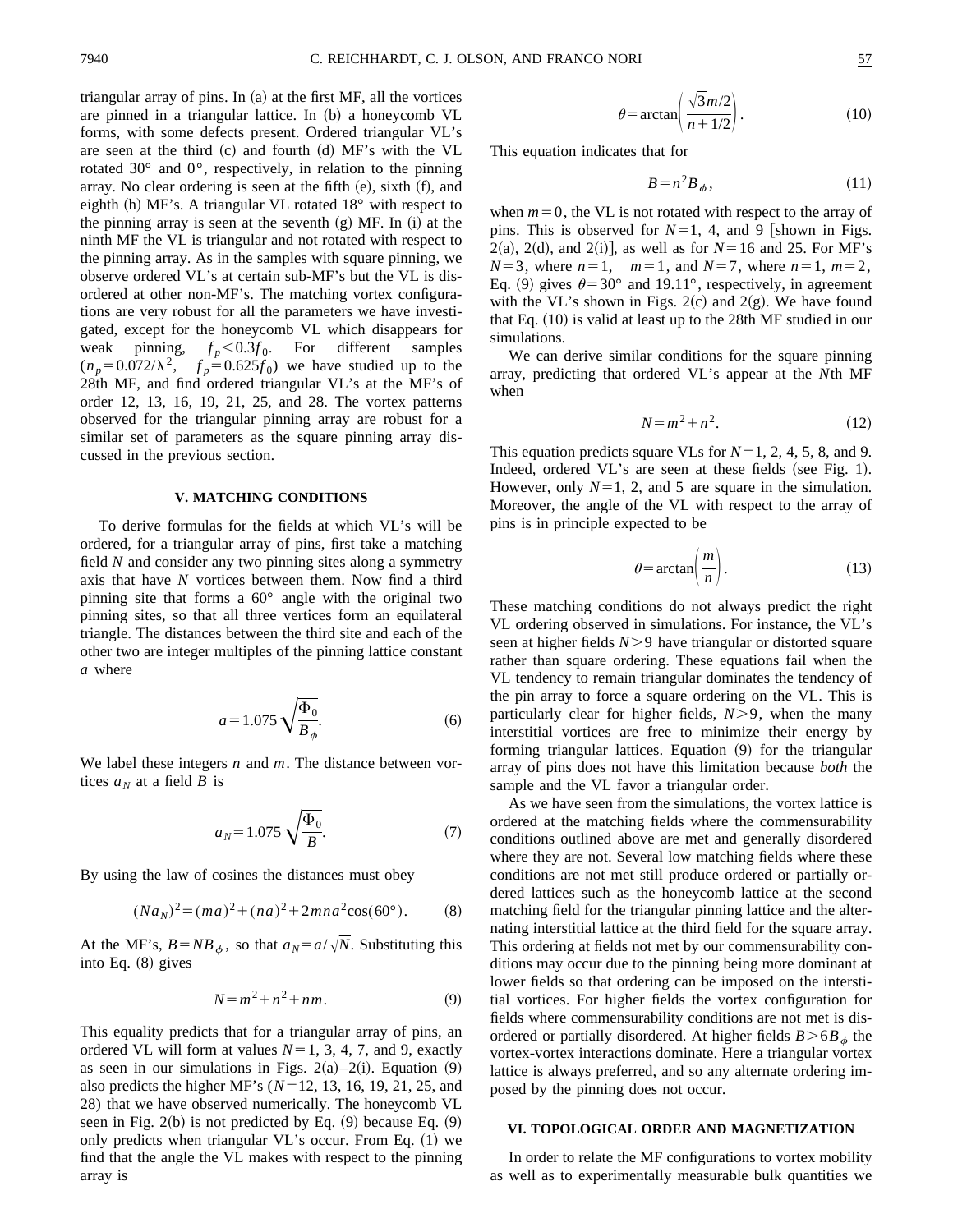

FIG. 3. Magnetization  $M(H)$  and the fraction of vortices with coordination number  $k$ ,  $P_k(H)$ , for triangular (a)-(d), square (e)-(h), and random (i)-(l), arrays of pins with the same pinning parameters as found in Figs. 1 and 2. In (c), (g), and (k),  $P_5(P_7)$  is represented with a dotted (solid) line. In (a) peaks in  $M(H)$  can be seen at the third, fourth, seventh, and ninth MF's, which coincide with peaks in  $P_6(H)$ shown in (b). For the square pinning, small peaks are seen in  $M(H)$ , (e), at the second, fourth, fifth, and eighth MF's. The fourth and fifth (small) peaks merge near the fifth MF. The peaks in  $P_6$ , (f), indicate that the VL is triangular at the fourth, sixth, and eighth MF's, while peaks in  $P_4$ , (h), indicate that the VL is square at the second and fifth MF's. Sometimes, the peak in  $M(H)$  is slightly shifted [e.g., to 2.5 instead of 2, or 4.5 instead of 4, in (a)] or missing [e.g., at  $B = B_{\phi}$  in (a)] because of the *gradient* in the field. These flux-gradient-driven effects are stronger at low fields and weaker at higher fields. The field-cooled cases studied in Figs. 1 and 2, however, can achieve commensurability throughout the sample. In (g)  $P_5$  is the upper curve, while in (c) and (k)  $P_5$  and  $P_7$  follow each other. For the random pinning array at low fields the maximum value  $|M(H)|$  is 0.0095 $\Phi_0/\lambda^2$ , about 1.5 times less than the triangular or square pinning arrays (a),(b). For  $H > 0.4\Phi_0 / \lambda^2$ , the magnetization  $M(H)$  falls off smoothly while  $P_6$  slowly increases as vortex-vortex interactions dominate at higher fields.

present the magnetization  $M(H)$  obtained from fluxgradient-driven simulations<sup>12</sup> of samples with the same pinning parameters used in Fig. 2. In Fig. 3 we plot  $P_k(H)$ , the fraction of vortices with coordination number *k* obtained from the Voronoi construction, and *M*(*H*), a useful and common measurement of the net critical current. For a perfect triangular lattice  $P_6=1$ , and so any departure from this indicates a defective lattice. A peak in  $M(H)$  indicates enhanced pinning. In Fig. 3(a) we find that  $M(H)$  is very large for fields less than about  $2B_{\phi}$  and falls off very rapidly after this. Peaks in both  $M(H)$  and  $P_6(H)$  appear [Figs. 3(a) and  $3(b)$ ] at the MF's  $N=3, 4, 7$ , and 9 that produced triangular VL's in the simulated annealing  $(Fig. 2)$ . From Fig. 2(a), the vortex lattice would be expected to form a triangular lattice with the pinning substrate at the first matching field, and  $P_6$ would be expected to be equal to 1. In the flux-gradientdriven case shown in Figs. 3(a) and 3(b), no peak in  $M(H)$ or  $P_6$  at the first matching field is observed. This is due to the fact that the large *flux gradient* at low fields strongly distorts the VL. This distortion makes it difficult to achieve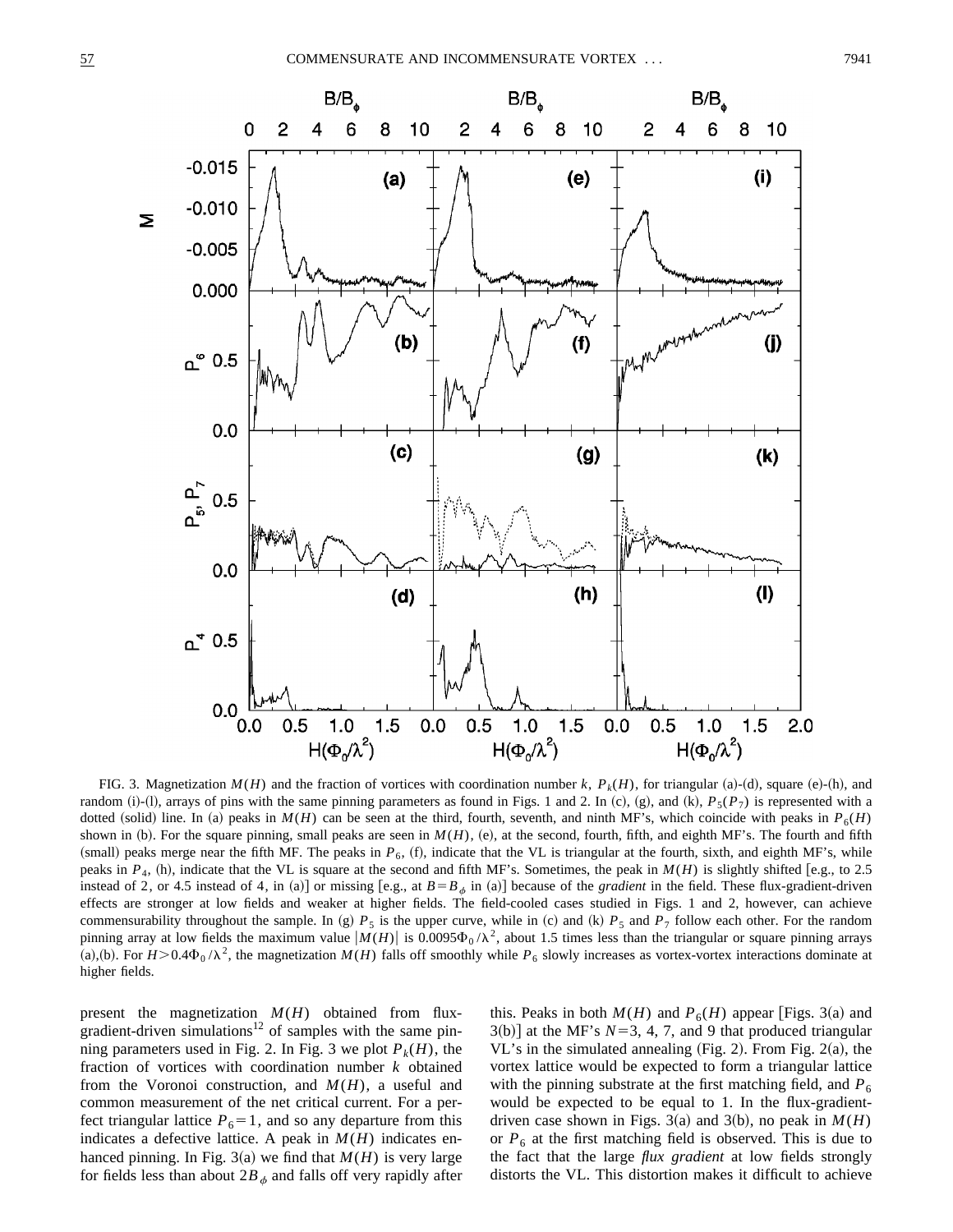commensurability throughout the entire sample. In the *fieldcooled* situation shown in Fig.  $2(a)$  there is no gradient in the vortex density to interfere with the vortex lattice ordering. For the flux-gradient-driven case at higher fields,  $B > 2B_{\phi}$ , the gradient flattens so that the vortex lattice can become commensurate with the pinning substrate over a large area. We note that even for high matching fields a small flux gradient will always be present so that  $P_6$  will be less than 1 as seen in Fig. 3(b). For weaker pinning,  $f_p \le 0.3 f_0$ , the flux gradient is reduced at low fields so that a peak in *M*(*H*) and  $P_6$  can be observed at  $B/B_{\phi} = 1$ .<sup>12</sup> We find that this behavior is independent of system size. At the MF's  $N=5$  and  $N=6$ the VL is highly defective with  $P_6(H)$  dropping as low as 0.5. No peak appears in  $M(H)$  for the second MF. For systems in which we have studied up to the 28th MF we also see some enhancements in  $M(H)$  and  $P_6(H)$  at the MF's predicted by Eq.  $(9)$ , although the features are washed out at high fields.

In Fig. 3(e) we show  $M(H)$  for a square pinning array with the same parameters used in Fig. 1. Again  $M(H)$  is large for low fields and rapidly falls off after the second MF. We can see a dip after the third MF and an overall enhancement in  $M(H)$  at the second, fourth, fifth, and eighth MF's, although no clear enhancement is seen at the sixth and ninth MF's even though the VL's observed through simulated annealing at these fields also appear in this flux-gradient-driven simulation. To examine the evolution of the vortices with four nearest neighbors we consider a slightly modified Voronoi algorithm in which the lengths of each side of a Voronoi cell are compared. If the length of any side is less than one-fourth of the average lengths of the other sides, then it is ignored.  $P_4(H)$  first shows a peak at the second MF when the vortices form the lattice shown in Fig.  $1(b)$ . There is no peak in  $P_4(H)$  at the first MF due to the large flux gradient.  $P_6(H)$  shows a large peak at the fourth MF that corresponds to the triangular VL seen in Fig. 1(d).  $P_6(H)$ then drops rapidly and  $P_4(H)$  increases as the VL gains the square ordering seen in Fig. 1(e).  $P_6(H)$  rises at the sixth MF and peaks at the eighth. In square pinning arrays, where we have gone up to the 28th MF, small enhancements of *M*(*H*) are observed for most of the MF's that produced ordered VL's. The results indicate that, without directly imaging the VL, it could be experimentally possible to deduce the existence of the ordered vortex arrays seen here, by looking for a specific sequence of peaks in  $M(H)$ , at least up to the fifth matching field. Beyond the fifth matching field we observe only very small peaks in  $M(H)$ , which may make them difficult to see experimentally.

Our results are only valid for pins small enough that *only one* vortex can be trapped in each pinning site. With triangular pinning, peaks in *M*(*H*) should in principle occur for  $MF's$  *N* that satisfy Eq.  $(9)$ . For square pinning arrays, we observe that peaks in  $M(H)$  occur for MF's given by  $N = n^2 + m^2$ , when  $N \le 10$ , and by  $N = n^2 + m^2 - 1$ , when  $N$   $>$  10. This pattern of peaks differs from those already seen experimentally using periodic pinning arrays with large pinning radii, as shown in Ref. 12. In experiments, peaks in *M*(*H*) are usually observed at every MF due to *multiple* vortices being trapped in pinning sites.<sup>9,11</sup>

To compare the effects of random pinning to square and triangular arrays, in Fig.  $3(i)$  we plot  $M(H)$ , and in Figs.  $3(j)$ –3(l) we plot  $P_k(H)$  for a sample with the same pinning parameters as in Figs.  $3(a)$  and  $3(e)$  except the pinning sites are placed in a random array. It can clearly be seen that most of the peaks in  $P_k$  and  $M(H)$  are washed away with  $M(H)$ having a smooth falloff after the peak and the strong variations in  $P_k$  lost. The fraction of  $P_6$  gradually increases as the vortex-vortex interactions dominate at higher fields. At the matching fields, the random array of pins has no peaks or enhancements in  $M(H)$  or  $P_k$ . This suggests that the presence of peaks in the periodic pinning arrays are due to the commensurability effects with the pinning substrate.

The maximum value of the absolute value of *M*(*H*),  $|M(H)|$ , is 0.0095 $\Phi_0/\lambda^2$  for the random pinning in Fig. 3, while it is  $0.015\Phi_0/\lambda^2$  for the triangular array and square array. The latter value is about 1.5 times larger than that found for the random pinning case. This enhancement of  $M(H)$  occurs only for a limited range of fields. The  $M(H)$ for the triangular pinning array falls to the same value as  $M(H)$  for the random pinning array at  $H \approx 0.30 \Phi_0 / \lambda^2$ , which is less than  $2B_{\phi}$ . The *M(H)* for the square pinning array remains higher than the  $M(H)$  of the random pinning array until  $H \approx 0.45\Phi_0/\lambda^2$ . This higher value of *H* at which the drop occurs for the square pinning array is due to the strong commensurability at the second MF for the square pinning array, whereas for the triangular array the second MF is a less stable defective honeycomb lattice. For the triangular pinning array at the third MF,  $M(3B<sub>\phi</sub>)$  $\approx 0.004\Phi_0/\lambda^2$ , while the random pinning gives  $M(3B_{\phi})\approx 0.0025\Phi_0/\lambda^2$ . For fields higher than the fourth  $MF, M(H)$  is of the same order for the three pinning array geometries studied here.

#### **VII. REMARKS ON FINITE-SIZE EFFECTS**

Regarding finite-size effects, we would like to emphasize that we have conducted simulations in samples that vary in size from  $36\lambda \times 36\lambda$  up to  $72\lambda \times 72\lambda$ , and we observe the same features in all our simulations regardless of the system size. We have also done simulations with different pinning strengths and observe the same peaks in  $M(H)$  and  $P_6(H)$ . This reproducibility in the peaks in different simulations suggests that the peaks are not merely fluctuations but are robust and reproducible results. To further address this issue we have included in Fig. 3 both  $M(H)$  and  $P_k(H)$  for a system with the same pinning parameters as in the first two plots of  $M(H)$  but with pinning placed randomly. In this plot no peaks are visible in  $M(H)$  beyond the initial peak and nor are any peaks visible in  $P_k(H)$ . The same behavior for the random array is observed for different-sized systems. If the peaks in  $M(H)$  in systems with square and triangular pinning are due to finite-size effects such as commensurability with the boundary conditions, then peaks in  $M(H)$  and  $P_k$ for a system with the same size and boundary conditions but with random pinning should appear as well.

The absence of any peaks in  $M(H)$  and  $P_k$  for the system with random pinning strongly suggests that peaks in these quantities for the square and triangular pinning arrays are due to commensurability effects with the pinning lattice only. It is important to stress that in our simulations, our analytical results and experimentally observed vortex lattice ~VL! configurations are all consistent with each other.